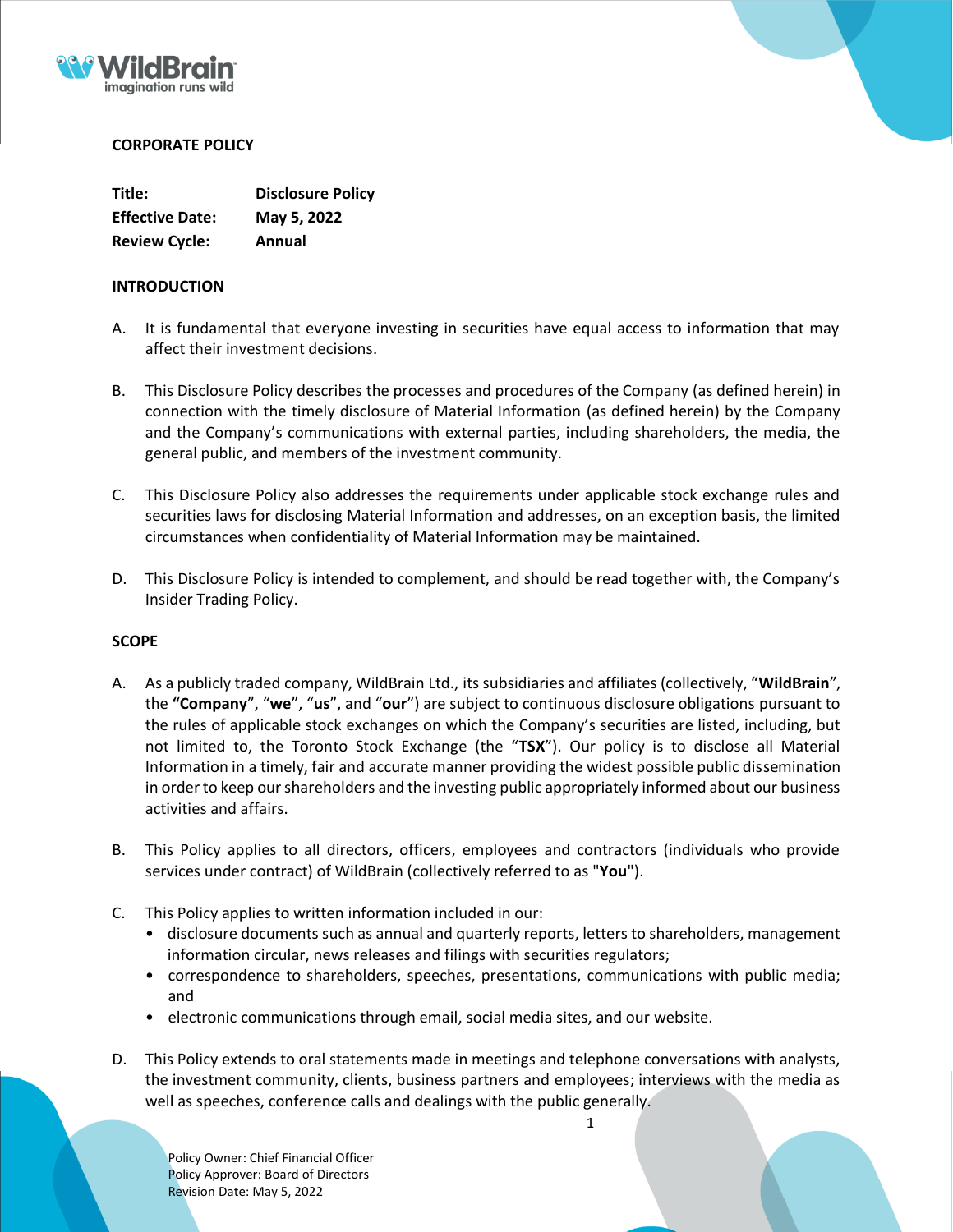

- E. This Policy outlines our approach to the dissemination of Material Information and provides guidelines intended to achieve consistent practices in compliance with our disclosure obligations.
- F. This Policy will be reviewed periodically by the Disclosure Committee or as conditions dictate by the Corporate Governance and Nominations Committee of WildBrain's Board of Directors (the "**Board**"). Any amendments of this Policy are subject to review and approval of the Company's Board.

### **PROCESS FOR DISCLOSING MATERIAL INFORMATION**

- A. In complying with the requirements to promptly, or immediately, disclose all Material Information under applicable laws and the rules of any applicable stock exchange on which the Company's securities are listed, including, but not limited to, the TSX, and to ensure that all stakeholders are aware of Material Information concurrently, the Company will adhere to the following basic disclosure principles:
	- we will promptly issue Material Information via public news releases using a qualified disclosure network as approved by applicable stock exchanges on which the Company's securities are listed, including, but not limited to, the TSX on a newswire service which provides simultaneous dissemination (the only exceptions will occur in restricted circumstances where applicable securities laws and stock exchange policies permit the maintenance of confidentiality and regulatory filings on a confidential basis);
	- all news releases will be emailed, or otherwise transmitted in advance of dissemination, to the relevant regulatory agency and filed with securities regulators as required;
	- all news releases will be posted on our website; and
	- if required, a Material Change Report will be filed with securities regulators.
- B. To ensure the prompt disclosure of Material Information, we have established a Disclosure Committee (the "**Disclosure Committee**"), which is responsible for the oversight, administration and implementation of this Policy in compliance with securities regulations, as well as approvals of the release of all public information.

#### **Disclosure Committee**

Our Disclosure Committee consists of:

Voting Members

- Chief Executive Officer (the "**CEO**")
- Chief Financial Officer (the "**CFO**")
- **President**
- Executive Vice President, Finance and Chief Accounting Officer (the "**CAO**")
- General Counsel

Non-Voting Members

- Executive Vice President, Global Talent (the "**EVP GT**")
- Director, Investor Relations (the "**IRO**")
- Director, Corporate and Trade Communications (the "**Director, Corporate Communications**")

Policy Owner: Chief Financial Officer Policy Approver: Board of Directors Revision Date: May 5, 2022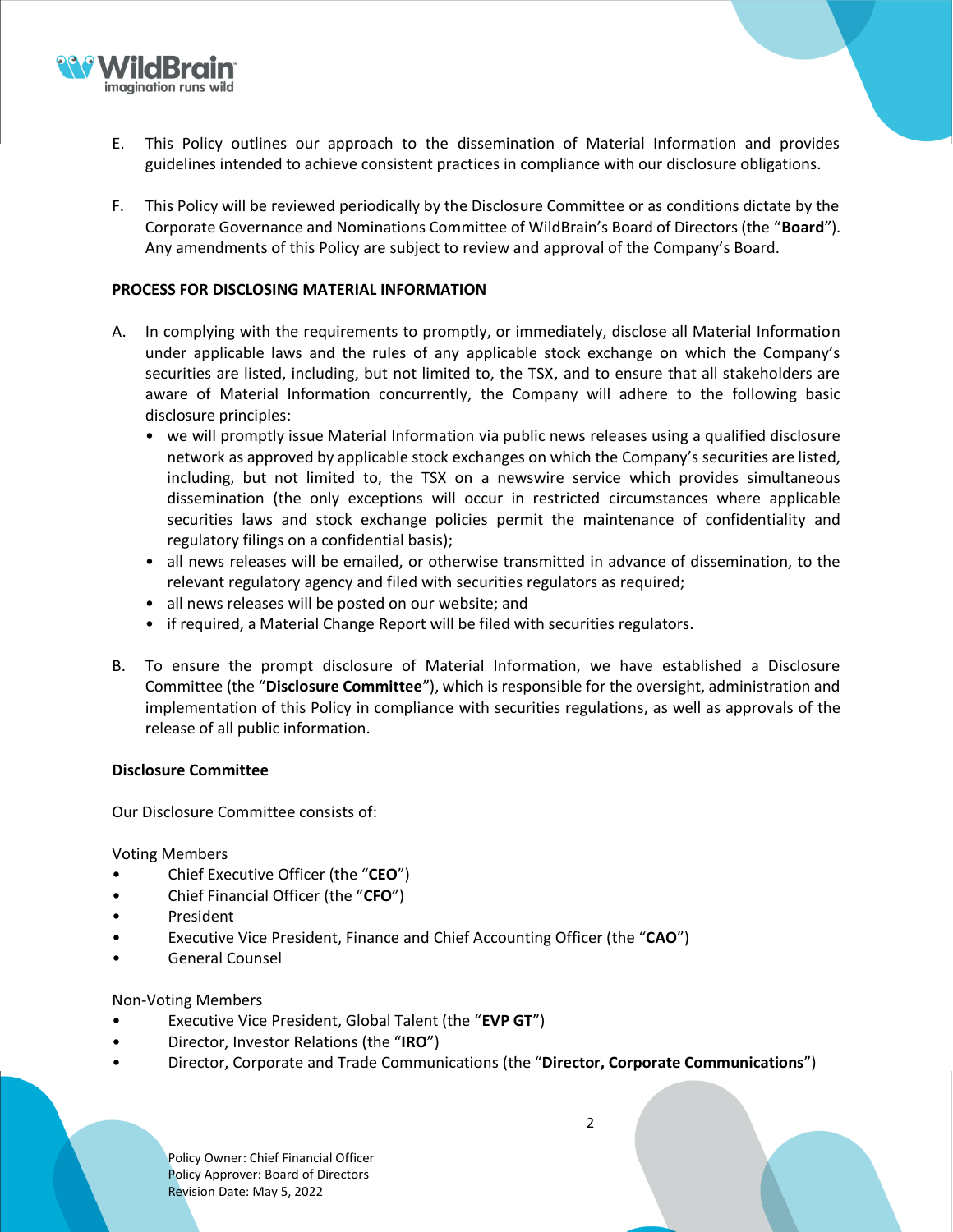

- C. As required, representatives from other operational and functional areas as well as outside advisors may be called upon for information or guidance.
- D. Members may be replaced, or new members added, at any time by the CEO, CFO or by the Disclosure Committee.
- E. The Disclosure Committee is chaired by the CFO (the "**Committee Chair**"), who may delegate the role of Chair to another member of the Disclosure Committee from time to time. The Committee Chair shall be responsible for scheduling and presiding over meetings and preparing agendas.
- F. The Committee Chair will appoint a recording secretary for each meeting. Minutes of Disclosure Committee meetings will be approved by the Disclosure Committee and maintained by the Company.
- G. A quorum for decisions at any meeting of the Disclosure Committee shall be made by majority vote.
- H. In the event a meeting of the Disclosure Committee cannot be reasonably convened, any question or resolution requiring input of the Disclosure Committee shall be decided by majority consent of members available to review and consider the matter within the time period required for timely disclosure of the material information. All consents in this case shall be in writing to the Committee Chair or his/her designated by electronic means (such as an email approval).
- I. The Disclosure Committee will meet or converse as required (at least quarterly) and will maintain documentation of its activities.
- J. The Disclosure Committee will meet between quarter end and the Audit and Risk Management Committee and Board of Directors' meetings, which occur prior to the release of quarterly and yearend reports. At this meeting, the following items may be addressed:
	- Each Disclosure Committee member will address the disclosure document for which they are responsible.
	- A general discussion of the overall disclosure will occur, including a discussion on all significant disclosure matters that have arisen since the last Disclosure Committee meeting, as well as all matters that are potentially material to the quarter and may need to be disclosed to the public.
	- Review of the disclosure controls and procedures and internal control over financial reporting with attestation by Internal Audit, as to whether the controls were in place and operating effectively during the applicable period.
- K. Responsibilities of the Disclosure Committee are to:
	- administer this Policy;
	- ensure that all Material Information is disclosed in a timely manner;
	- review and authorize all material public disclosure;
	- monitor the effectiveness of and compliance with this Policy; and
	- review this Policy periodically to ensure continued compliance with laws and regulations and report to the Audit and Risk Management Committee, at least annually.
- L. The Disclosure Committee must be kept fully apprised of all pending material or potentially material Company developments in order to evaluate and discuss those events, to implement appropriate safeguards and determine the appropriateness and timing for public release of information. If it is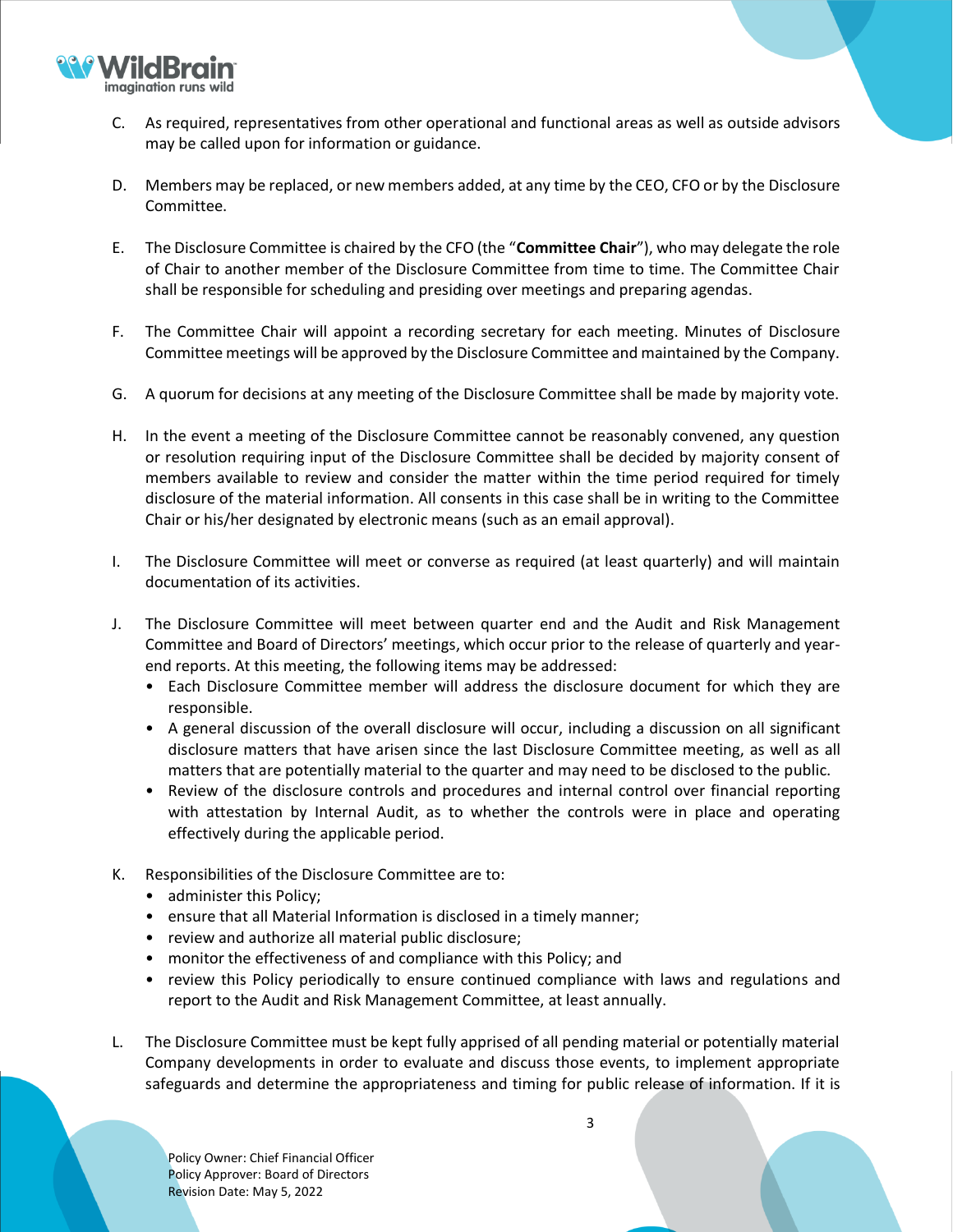

deemed that Material Information should remain confidential, the Disclosure Committee will determine how that inside information will be controlled, arrange for any necessary filings, and determine timing of disclosure.

- M. You must immediately inform any member of the Disclosure Committee or the General Counsel of any information or developments that is or may be considered material, which has not been publicly disclosed.
- N. The Disclosure Committee must be made aware of all public written and oral communications that may contain Material Information, which should generally be directed through the Director, Corporate Communications or IRO, but can be through any member of the Disclosure Committee, for review and to ensure consistency with our public disclosure.

# **Disclosure Controls and Procedures**

The Disclosure Committee has established disclosure controls and procedures by:

- ensuring that this Policy is posted on our website and that all directors, officers, employees and contractors are made aware of their responsibilities and the processes hereunder;
- ensuring that Authorized Spokespersons are identified and that specific responsibilities are identified for different individuals or business groups that have responsibilities for the disclosure of public information, including their responsibility to notify the Disclosure Committee of all significant information that may come to their attention;
- providing direction on the authorization processes for the dissemination of public information;
- providing guidance and processes for determining what constitutes Material Information; and
- requiring the review of all forward-looking information included in our public disclosure documents in order to ensure that the appropriate cautionary language, disclosure of potential risks and assumptions are included in the disclosure.

# **AUTHORIZED SPOKESPERSONS**

A. The persons listed below are authorized to speak with the investment community and the media (the "**Authorized Spokespersons**") in order to minimize the risk of selective disclosure, to ensure compliance with public disclosure of Material Information and to ensure a consistent message is communicated to the public. This authority may be delegated to others based on the circumstances and the nature of the information to be disclosed.

Authorized Spokespersons:

- CEO
- President
- CFO
- IRO
- Director, Corporate Communications
- B. No other person is authorized to respond, under any circumstances, to inquiries from the investment community, the media or others if outside the scope of their usual responsibilities, unless specifically asked to do so by an Authorized Spokesperson. Any such request for information about the Company should in all cases be directed promptly to an Authorized Spokesperson.

Policy Owner: Chief Financial Officer Policy Approver: Board of Directors Revision Date: May 5, 2022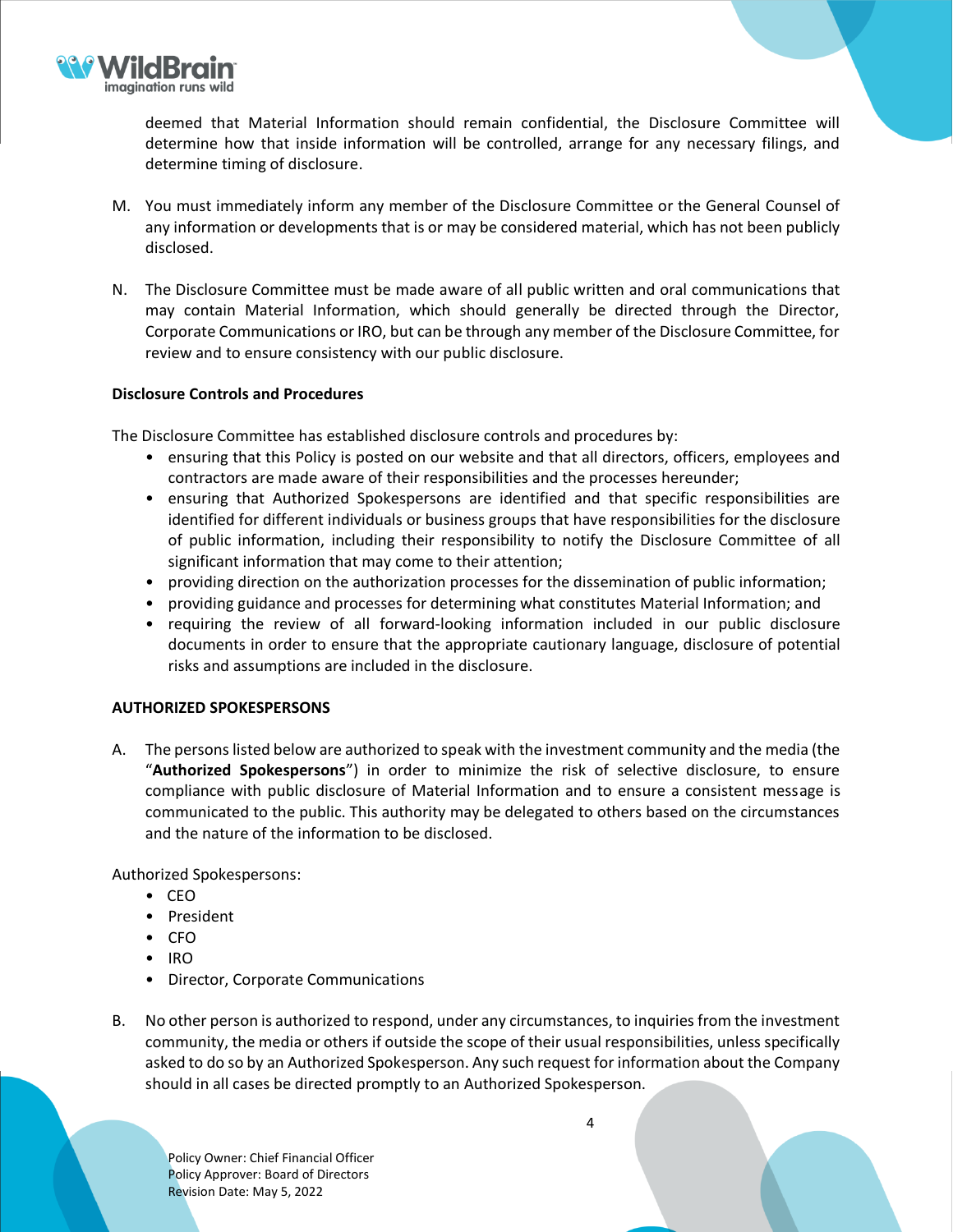

C. Prior to accepting a speaking engagement to discuss information relating to or representing WildBrain, you shall submit a copy of their presentation or speaking notes to the Director, Corporate Communications in order to ensure that your presentation aligns with our business focus and this Policy.

# **DETERMINING MATERIALITY**

A. Material information ("**Material Information**") is any information relating to our business and affairs that (a) results in, or would reasonably be expected to result in, a significant change in the market price or value of our securities, or (b) would reasonably be expected to have a significant influence on a reasonable investor's investment decisions. Material Information consists of both material facts and material changes relating to the business and affairs of the Company. In addition to Material Information, trading on the TSX is sometimes affected by the existence of rumours and speculation. Where this is the case, the Company may be required to make an announcement regarding whether such rumours and speculation are factual or not. Please see "Rumours" below for the Company's approach to addressing rumours. Information may also be considered "Material Information" if there is a substantial likelihood that a reasonable investor would consider such information important to a decision to buy or sell our securities. The TSX considers that "Material Information" is a broader term than "material change" since it encompasses material facts that may not entail a "material change" as defined in the applicable securities legislation, therefore, listed companies may be required to disclose a broader range of information to the public pursuant to the TSX's timely disclosure policy than a strict interpretation of the applicable statute might require. Examples of developments that would ordinarily be considered by the TSX to be "Material Information" include, but are not limited to, the following:

| <b>CHANGES IN</b>              | <b>EXAMPLES</b>                                                                                     |
|--------------------------------|-----------------------------------------------------------------------------------------------------|
| Corporate structure            | Major reorganizations, amalgamations/mergers, issuer bids or<br>٠<br>take-over bids                 |
|                                | Changes in share ownership that may affect the control of the<br>Company                            |
|                                | Significant changes in management<br>$\bullet$                                                      |
| Capital structure              | Changes in capital structure<br>٠                                                                   |
|                                | Planned issuance or repurchase of additional securities<br>٠                                        |
|                                | Changes in the Company's dividend policy<br>$\bullet$                                               |
|                                | Public or private sale of additional securities<br>$\bullet$                                        |
|                                | Changes in capital investment plans or corporate objectives<br>$\bullet$                            |
| <b>Financial results</b>       | Significant and/or unexpected changes in financial results<br>٠                                     |
|                                | Changes in the value or composition of the Company's assets<br>$\bullet$                            |
|                                | Firm evidence of significant increases or decreases in near-term<br>$\bullet$<br>earnings prospects |
| <b>Business and operations</b> | Changes to board of directors, named officers or management<br>$\bullet$<br>executives              |
|                                | Entering into or loss of significant contracts                                                      |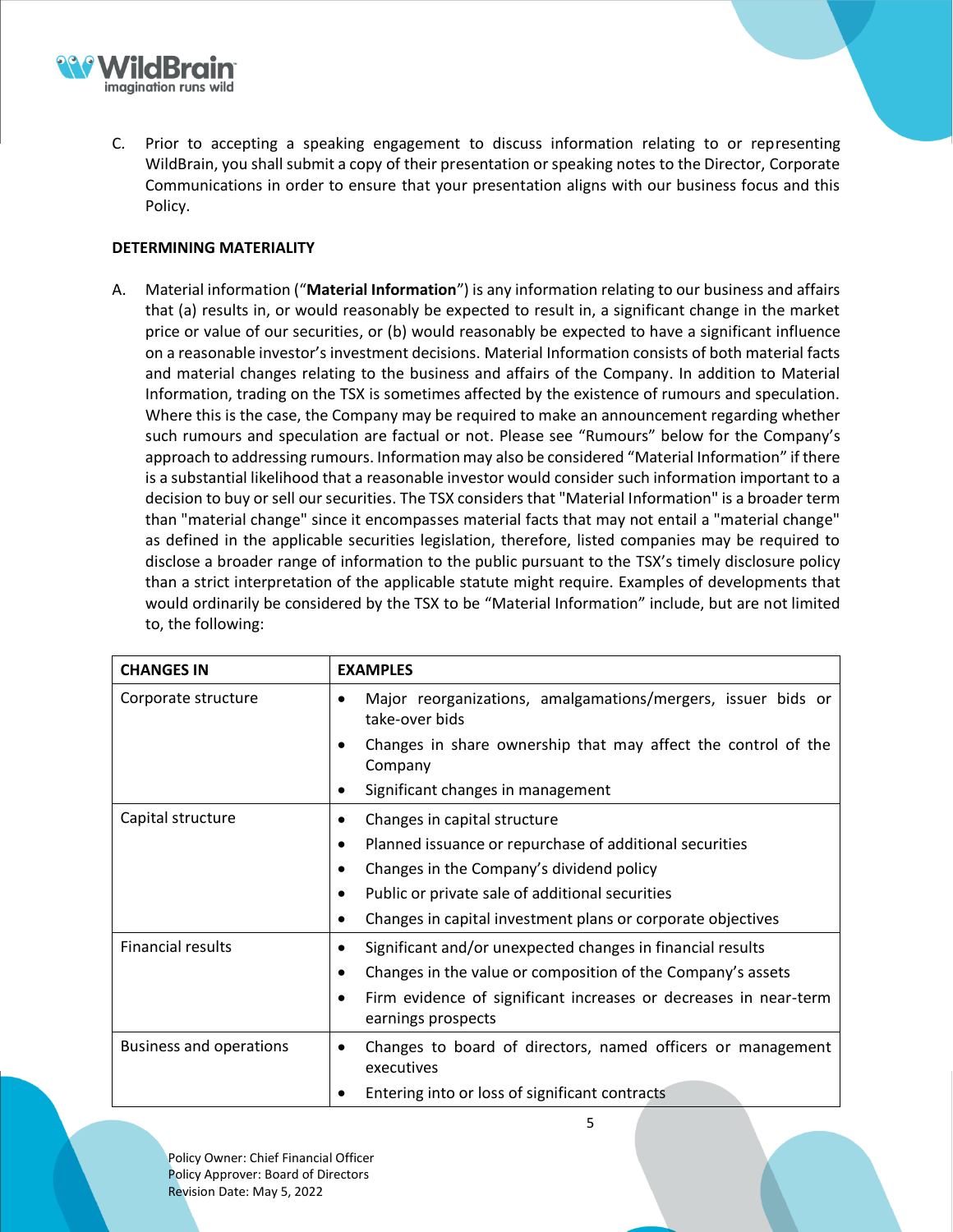

|                                  | Development of new products and developments affecting the<br>٠<br>Company's resources, technology, products or market<br>Significant litigation<br>$\bullet$<br>Major labour disputes or disputes with major contractors or<br>$\bullet$<br>suppliers                                                                                   |
|----------------------------------|------------------------------------------------------------------------------------------------------------------------------------------------------------------------------------------------------------------------------------------------------------------------------------------------------------------------------------------|
| Acquisitions and<br>dispositions | Major corporate acquisitions or dispositions, or joint venture<br>٠<br>interests                                                                                                                                                                                                                                                         |
| Credit arrangements              | Borrowing a significant amount of funds<br>Events of default under debt obligations, financing agreements,<br>$\bullet$<br>agreements to restructure debt or other agreements                                                                                                                                                            |
| General                          | Any other developments relating to the business and affairs of the<br>٠<br>Company that would reasonably be expected to significantly affect<br>the market price or value of any of the company's securities or that<br>would reasonably be expected to have a significant influence on a<br>reasonable investor's investment decisions. |

- B. It is the Disclosure Committee's responsibility to determine whether any information is material in the context of the Company's affairs, whether circumstances apply such that any Material Information should and legally may be kept confidential and, if so, on what basis. In assessing the materiality of information, the Disclosure Committee must take into account a number of factors in making judgments concerning materiality of information including the nature of the information itself, the volatility of our securities and the potential impact on the market price of the Company's securities and prevailing market conditions. These factors will be reviewed and considered with other applicable factors on a case-by-case basis.
- C. In complying with the requirement to disclose Material Information under applicable laws and the rules of applicable stock exchanges on which the Company's securities are listed, including, but not limited to, the TSX, we will adhere to the following basic disclosure principles:
	- subject to certain circumstances (see "Confidential Material Information" below), Material Information will be publicly disclosed via news release;
	- disclosure must be full, plain and true, and include any information, the omission of which would make the rest of the disclosure misleading;
	- unfavourable Material Information must be disclosed as promptly and completely as favourable information;
	- selective disclosure is not acceptable. If previously undisclosed Material Information has been inadvertently disclosed to any outside person who is not bound by an express confidentiality obligation, we will issue a new release as soon as practicable to broadly disclose that information;
	- disclosure should be consistent among all audiences, including the investment community, the media, employees, and customers;
	- disclosure on our website alone does not constitute adequate disclosure of Material Information under Canadian securities law; and
	- disclosure must be corrected immediately if it is subsequently discovered that earlier disclosure contained a material error at the time it was given.

Policy Owner: Chief Financial Officer Policy Approver: Board of Directors Revision Date: May 5, 2022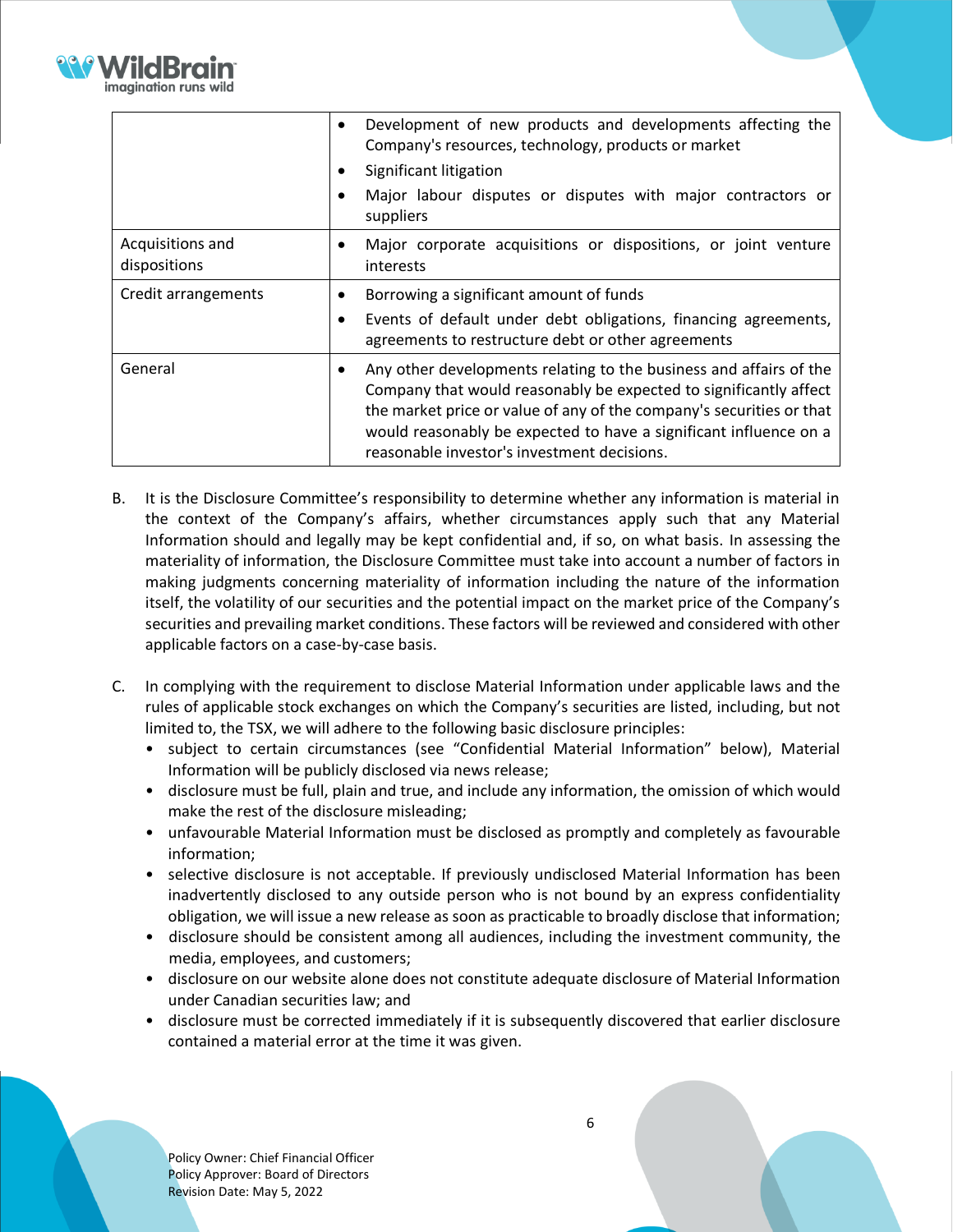

# **MAINTAINING CONFIDENTIALITY**

- A. Any director, officer, employee or contractor privy to confidential information about WildBrain's business and affairs is prohibited from communicating such information to anyone else, unless (i) it is necessary to do so in the course of business and the communication is made pursuant to the proper performance by such individual of his or her duties on behalf of the Company, (ii) such communication is compelled by judicial process, or (iii) such communication is expressly authorized by the Disclosure Committee or the Board. Efforts will be made to limit access to confidential information to only those who need to know the information and those persons will be advised that the information is to be kept confidential, and such persons receiving confidential information shall first enter into a confidentiality agreement in favour of the Company in a form prescribed from time to time by the Company.
- B. All directors, officers, employees and contractors are subject to a written agreement outlining our policy and obligations to maintain the confidentiality of Company information, which agreement shall be executed by directors, officers, employees and contractors upon start of their employment or other contractual relationship with the Company.
- C. You shall take appropriate steps to safeguard the confidentiality of the Company's information, whether or not material. In addition to the procedures set out in our Code of Business Conduct and Ethics, the following procedures, which are not exhaustive, should be considered for this purpose:
	- avoid discussions of confidential matters in places where the discussion may be overheard such as elevators, hallways, common spaces in the Company's offices, restaurants, airplanes or taxis;
	- store confidential documents and files in a safe place with access restricted to individuals who need to know that information in the necessary course of business;
	- restrict access to mobile devices containing Company information (such as smartphones, tablets and laptops) through the use of passcodes or other appropriate security features;
	- accompany visitors and ensure that they are not left alone in offices containing confidential information;
	- confidential documents should not be read or displayed in public places and should not be discarded where others can retrieve them;
	- confidential documents should be promptly removed from conference rooms and work areas after meetings have concluded and extra copies of confidential documents should be shredded or otherwise destroyed;
	- transmit documents or information by fax, e-mail, instant message or other electronic means only where it is reasonable to assume that the transmission can be made and received under secure conditions;
	- unless expressly authorized and within the scope of your usual responsibilities, do not discuss the Company's business and affairs over social media (such as your personal Facebook or Twitter accounts, websites, blogs, message boards or other online forums);
	- restrict access to confidential electronic data through the use of passwords;
	- do not tell persons from outside the Company whether a special "trading blackout period" has been designated; and
	- take appropriate precautions when sharing, replacing and/or discarding electronic devices including external hard drives and USB keys.

Policy Owner: Chief Financial Officer Policy Approver: Board of Directors Revision Date: May 5, 2022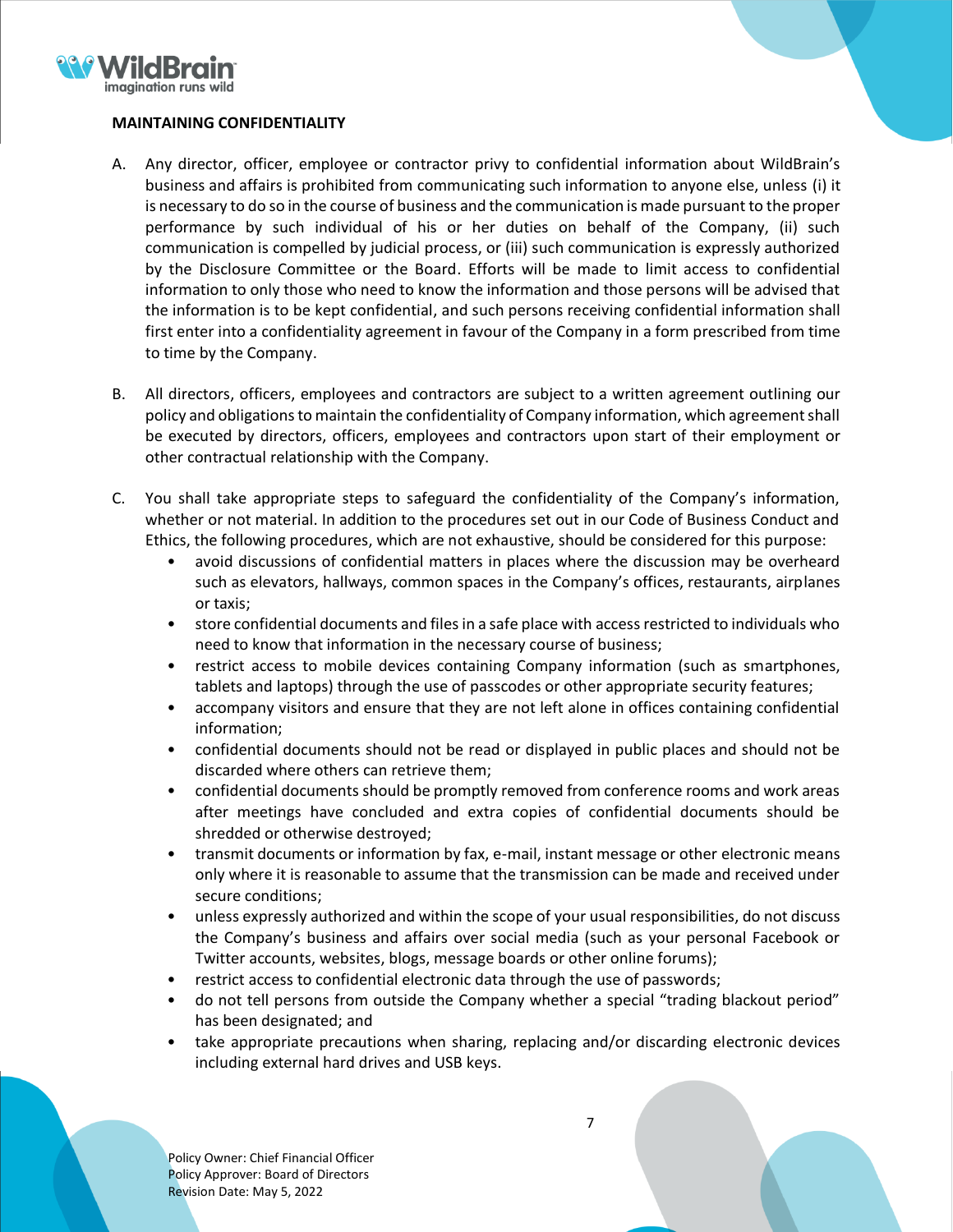

### **CONFIDENTIAL MATERIAL INFORMATION**

- A. In certain exceptional circumstances, the Disclosure Committee may determine that disclosure of certain information would be unduly detrimental to the interests of the Company or premature (for example, if release of the information would prejudice negotiations in a corporate transaction or discussions are in the early stages with no certainty of completion). In this case, the information will be kept confidential until the Disclosure Committee determines it is appropriate to publicly disclose, and will make appropriate confidential filings, institute controls of that undisclosed Material Information and periodically (at least every 10 days) review its decision to keep the information confidential and, in the case of an undisclosed material change, must advise the applicable securities regulators where it believes the report should continue to remain confidential. If the basis for confidentiality ceases to exist, the Disclosure Committee must ensure that the Material Information is promptly disclosed in accordance with applicable law.
- B. The withholding of material information on the basis that disclosure would be unduly detrimental to the Company's interests must be infrequent and can only be justified where the potential harm to the Company or to investors caused by immediate disclosure may reasonably be considered to outweigh the undesirable consequences of delaying disclosure.
- C. Pending public release of any such Material Information, the parties who have knowledge of the information should be advised that the information is material and should be kept confidential. The Disclosure Committee shall ensure that access to the undisclosed Material Information is restricted only to those individuals who need to know that information in the necessary course of business until disclosure occurs.
- D. During the period before Material Information is disclosed, market activity in our securities should be closely monitored and all stock exchanges on which our securities are listed should be advised immediately of any unusual market activity.
- E. The Disclosure Committee must also determine if the undisclosed Material Information constitutes a material change (as defined in accordance with securities laws), and if so, must cause a confidential Material Change Report to be filed with applicable securities regulators.

# **TRADING RESTRICTIONS AND BLACKOUT PERIOD**

A. Trading blackouts are periods of time during which designated persons cannot trade the Company's securities or other securities whose price may be affected by a pending corporate announcement. This Policy should be read in conjunction with our Insider Trading Policy (available on our website at www.wildbrain.com), which sets out our policy regarding the circumstances in which designated persons should not trade in the Company's securities. These circumstances include prohibiting persons from trading while in possession of non-public Material Information and provides for blackout periods during which persons subject to such provisions must consider whether they should refrain from trading in our securities before making such trade.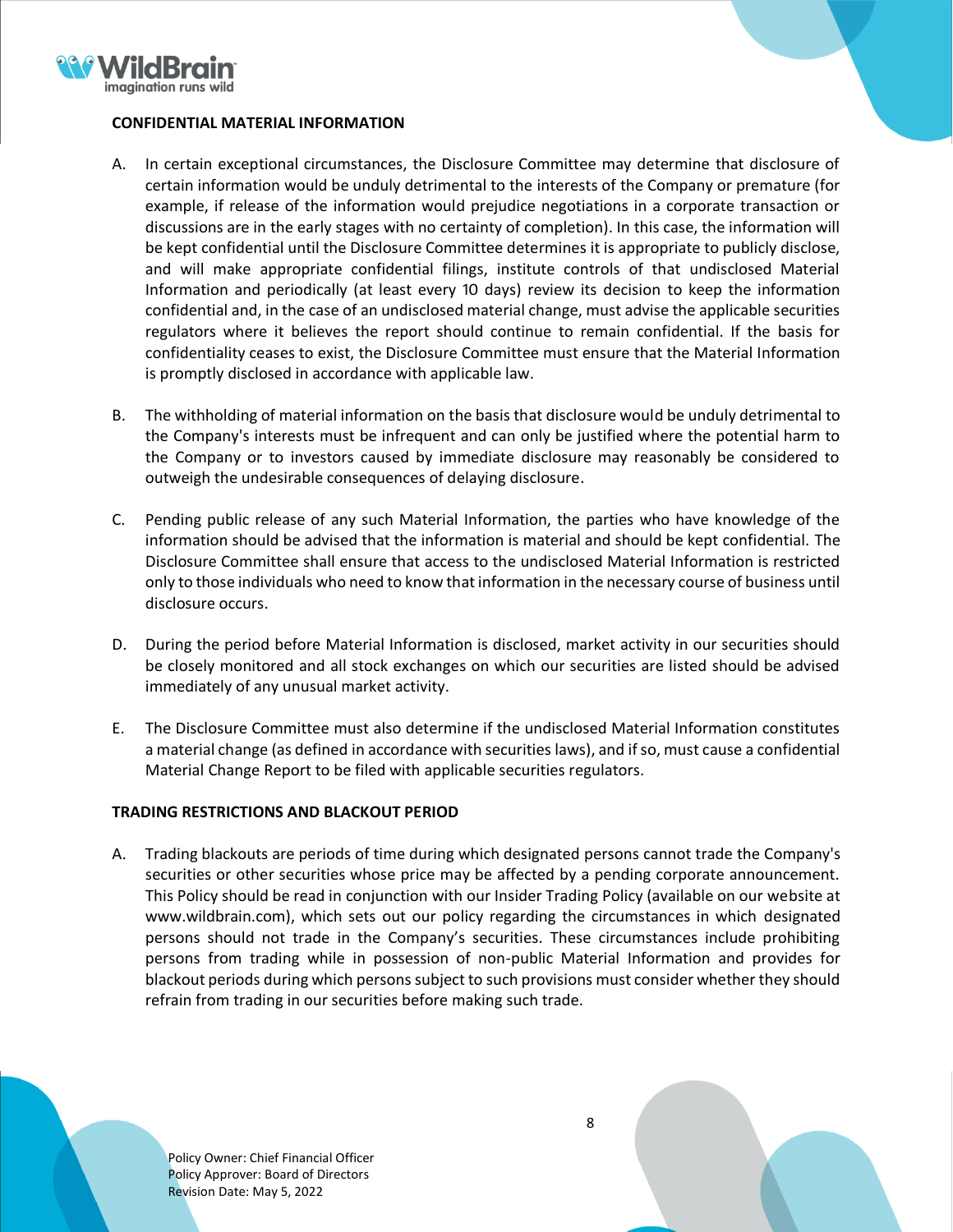

# **CORRECTING DISCLOSURE**

A. Any director, officer, employee or contractor who believes that any information publicly disclosed by the Company contains or may have contained a material error or misrepresentation, or there has been a failure to make a timely disclosure of Material Information, shall immediately notify a member of the Disclosure Committee. After conducting a reasonable investigation of the information, the Disclosure Committee shall take appropriate steps to correct such misrepresentation promptly or ensure that the Material Information is promptly disclosed. In addition, any director, officer, employee or contractor who has concerns about whether or not information is undisclosed Material Information, should advise a member of the Disclosure Committee.

### **NEWS RELEASES**

- A. Once the Disclosure Committee determines that information is material, it will authorize the issuance of a news release and determine if any related filings need to be made. News releases will contain sufficient detail to enable the public to understand the substance and importance of such Material Information. If such information must remain confidential for the time being, the Disclosure Committee will periodically review its decision to keep the information confidential (see "Confidential Material Information" above).
- B. The Board or the appropriate committee of the Board, together with the Disclosure Committee, will have prior review of all news releases containing our financial results and guidance, material financings and material mergers and acquisitions or other similar transactions.
- C. If any stock exchange upon which our securities are listed is open for trading (including extendedhours trading) at the time of a proposed announcement, prior notice of the news release announcing the non-public Material Information must be provided to the market surveillance department to allow a determination on whether a trading halt is in order. In the case of the TSX, releases must be provided by email to the Investment Industry Regulatory Organization of Canada (IIROC). Outside of trading hours, news releases containing Material Information must still be transmitted to market surveillance prior to release.
- D. Material news releases will be disseminated through a qualified disclosure network, as approved by applicable stock exchanges on which the Company's securities are listed, including, but not limited to, the TSX, on an approved newswire service that provides simultaneous distribution in Canada and/or the U.S., and to any other stock exchanges on which our securities are listed. Such news releases will also be filed with all relevant regulatory bodies including on the System for Electronic Document Analysis and Retrieval (SEDAR), as applicable.
- E. Material news releases will be posted on our website in a timely fashion after release. The Company's website shall include a notice that advises the reader that the news releases contained on the website are for historical purposes only and that while information contained within the releases was believed to be accurate at the time of issue, the Company specifically disclaims any duty to update this information.

Policy Owner: Chief Financial Officer Policy Approver: Board of Directors Revision Date: May 5, 2022

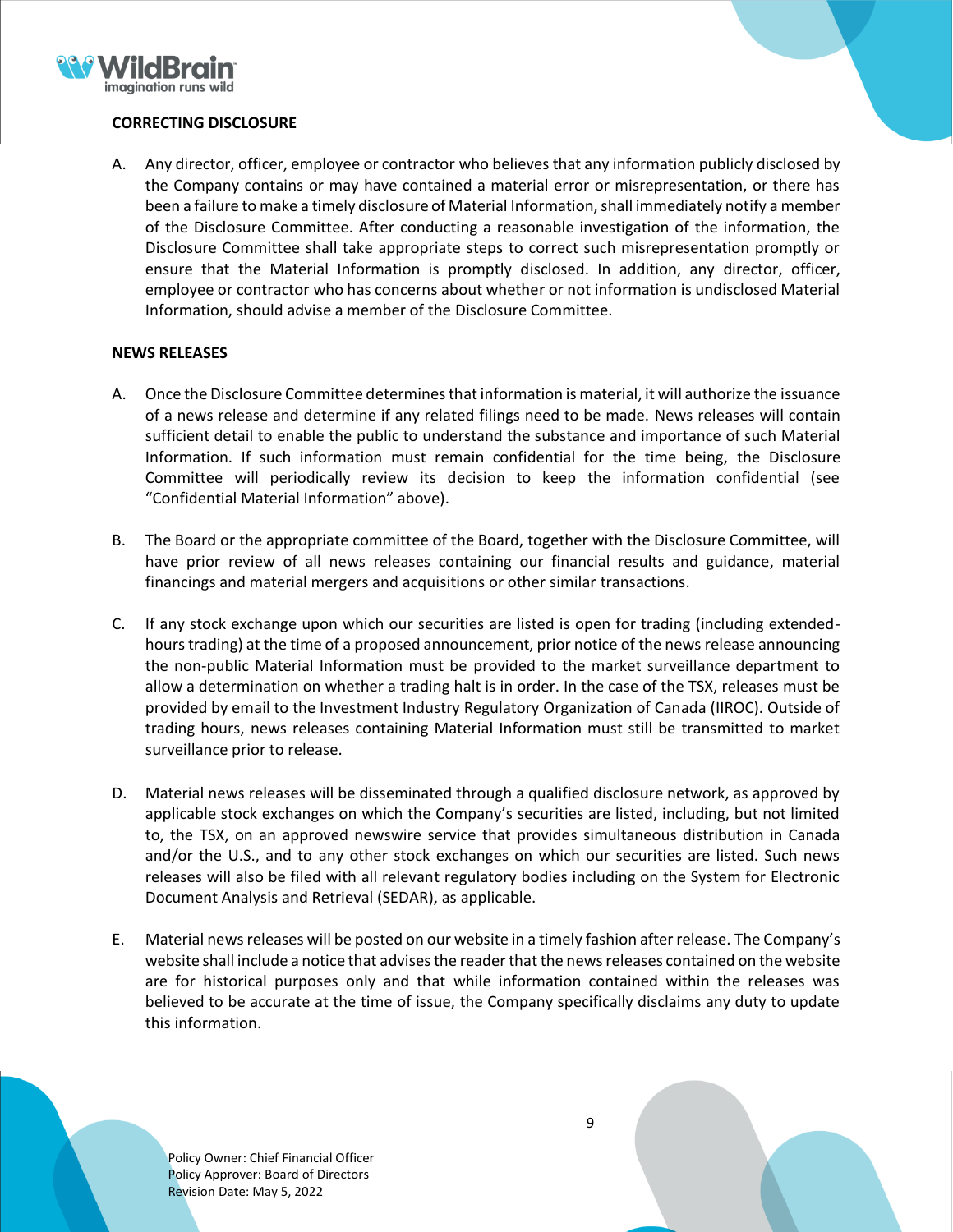

# **CONFERENCE CALLS**

- A. Conference calls may be held for quarterly earnings and for other major corporate developments, as deemed appropriate. Conference calls will be accessible simultaneously to all interested parties, some participants by telephone or others in listen-only mode by telephone. From time to time, conference calls may also be made available via live internet webcast. Conference calls will be preceded by a news release containing all relevant Material Information
- B. In advance of a conference call, to the extent practicable, management will endeavor to prepare comments and responses to anticipated questions that are reviewed by the Disclosure Committee and will limit comments and responses to non-Material Information and Material Information that has previously been publicly disclosed.
- C. At the beginning of the call, an Authorized Spokesperson, or an individual designated by an Authorized Spokesperson will provide appropriate, non-boilerplate, cautionary language regarding any forward-looking information and direct participants to publicly available documents containing the assumptions, sensitivities, and a full discussion of the risks and uncertainties. The date of the conference call will also be stated to prevent any confusion about the date of the information discussed on the call.
- D. WildBrain will provide advance notice of the conference call and any webcast by issuing a press release announcing the date, time and topic as well as information on how to access the call and any webcast. We may invite members of the investment community, the media and others to participate. The press release will also be posted on WildBrain's website and posted to SEDAR.
- E. If the Company participates in an online news or investor conference, such participation will be governed by the same policies governing the Company's participation in other conferences such as analyst conference calls.
- F. The Disclosure Committee will hold a debriefing meeting immediately after the conference call, and if it determines that selective disclosure of previously undisclosed Material Information or misleading disclosure of information that is considered to be material has occurred, we will promptly disclose such information or issue an appropriate correction via news release. In certain cases, a trading halt of our securities may be requested until public disclosure is made. For clarity, disclosure of Material Information during a conference call does not meet the standard for adequate disclosure as set by the TSX. If we intend to discuss Material Information during a conference call, the announcement must be preceded by a press release and/or filing containing such information.
- G. Any supplemental information provided to participants will also be posted on the website. An archived audio replay of the conference call and any webcast will be made available on our website for a minimum of seven days. A text transcript of the conference call will also be made available on our website.

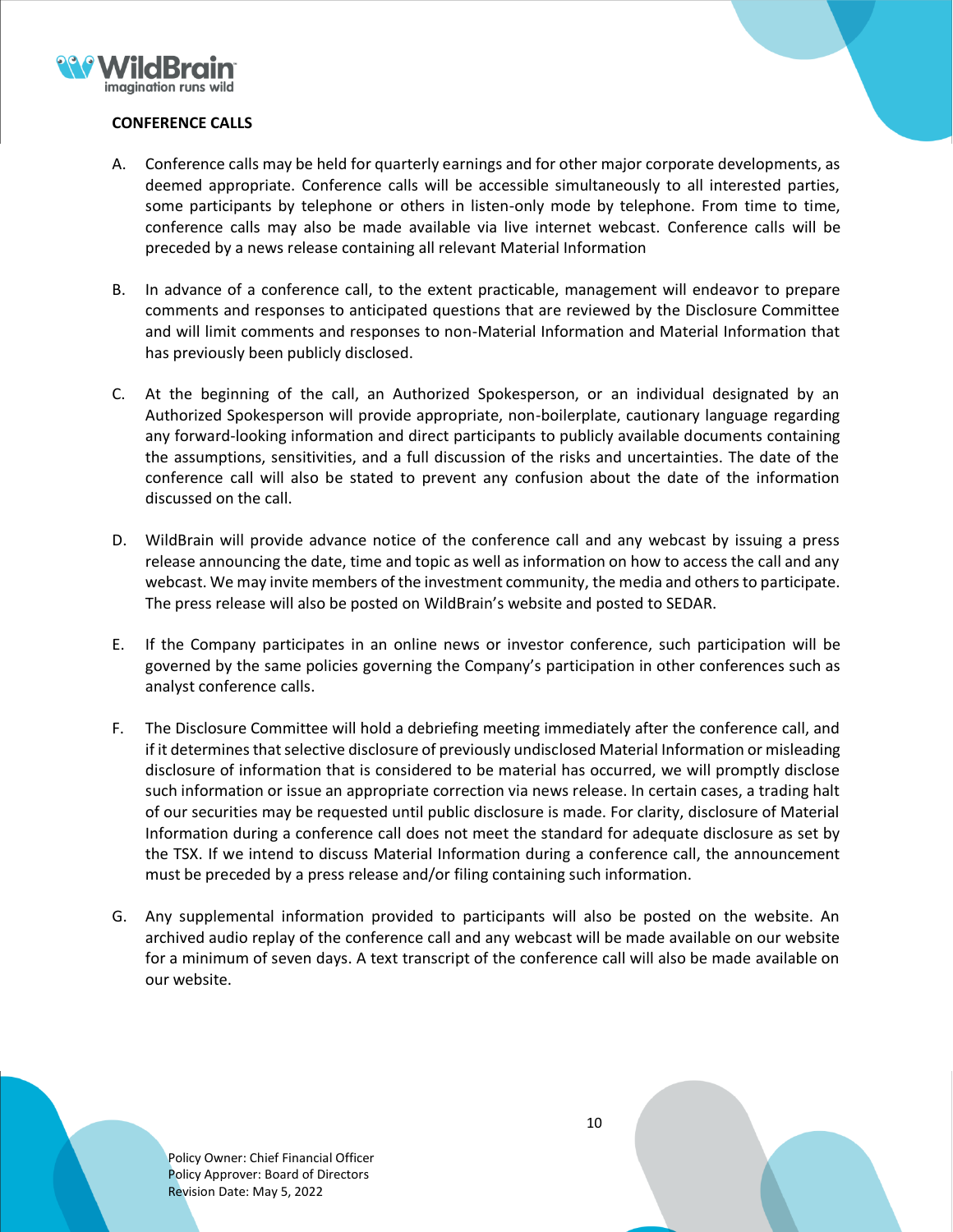

# **RUMOURS**

- A. WildBrain's policy is not to comment, affirmatively or negatively, on rumours unless authorized by the Disclosure Committee or the Board. This also applies to rumours on the Internet, including social networking sites. An Authorized Spokesperson will respond consistently to rumours by stating, "It is our policy not to comment on market rumours and speculations."
- B. The TSX recognizes that it is impractical to expect the Company to be aware of, and comment on, all rumours, but when market activity indicates that trading is being unduly influenced by rumours the Company may be required to make a clarifying statement. Should the TSX request that we make a definitive statement in response to a market rumour that is causing significant volatility in our securities, the Disclosure Committee will consider the matter and decide whether to make a policy exception and issue a statement.

# **FORWARD-LOOKING INFORMATION**

- A. Should WildBrain elect to disclose forward-looking information in press releases, conference calls, presentations or regulatory filings, the following guidelines will be observed:
	- all material forward-looking information will be broadly disseminated in accordance with this Policy;
	- the information will be clearly identified as forward looking;
	- the Company has a reasonable basis for drawing any conclusions or making any forecasts and projections set out in such forward-looking information;
	- reasonable cautionary language will indicate any material factors, assumptions or risks that could cause actual results to differ materially from such forward-looking information;
	- a description of the factors or assumptions that were used in making the forward-looking statement will be included;
	- the cautionary language will include a statement that the information is provided as of the current date and subject to change after that date, and the Company disclaims any intention to update or revise this forward-looking information, whether as a result of new information, future events or otherwise, other than in accordance with applicable law;
	- public oral statements that the Disclosure Committee has determined contains forwardlooking information will require a cautionary statement that (i) the oral statement contains forward-looking information, (ii) actual results could differ materially from any conclusion, forecast or projections in the forward-looking information, (iii) refers to readily available documents that outline the material factors and assumptions that were applied in drawing such conclusions or making such forecast and (iv) the Company disclaims any intention to update or revise this forward-looking information, whether as a result of new information, future events or otherwise, other than in accordance with applicable law; and
- B. we will review the efficacy of our forward-looking cautionary statement periodically to ensure that it encapsulates all significant known risk factors.

# **QUIET PERIODS**

A. To avoid selective disclosure or the perception or appearance of selective disclosure, WildBrain observes regularly scheduled quiet periods prior to quarterly and year-end earnings announcements. Each quiet period commences on the first day of the month following the end of a fiscal quarter or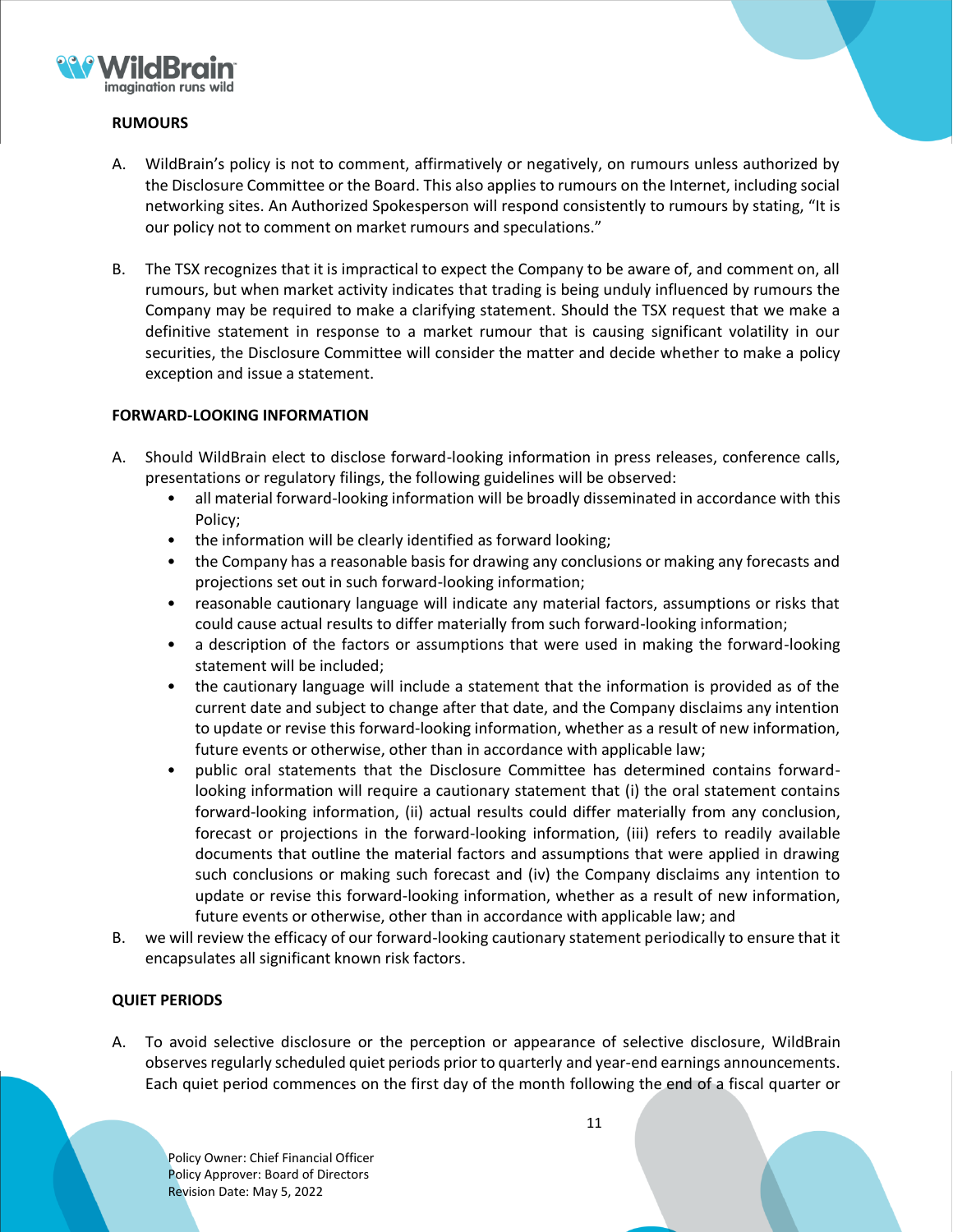

year-end, as applicable, and ends after the issuance of a press release disclosing our financial results for the applicable period.

- B. During quiet periods, we will not initiate any meetings or telephone contact with analysts and investors, unless authorized by the Disclosure Committee, but Authorized Spokespersons may continue to respond to unsolicited inquiries. In doing so, spokespersons must make it clear they cannot comment on the most recently completed reporting period, nor make any comments affirming or modifying past or present guidance. Communications will be limited to responding to inquiries concerning publicly available or non-Material Information.
- C. If WildBrain is invited to participate in investment meetings or conferences organized by others during quiet periods, the Disclosure Committee will determine, on a case-by-case basis, if it is advisable to accept the invitation. If accepted, caution will be exercised to avoid selective disclosure of any undisclosed Material Information.
- D. Additional quiet periods may be established from time to time by WildBrain as a result of special circumstances relating to the Company. The existence of a special purpose quiet period will be communicated by a means approved by the Disclosure Committee.

# **CONTACT WITH ANALYSTS, INVESTORS, AND THE MEDIA**

- A. No person other than Authorized Spokespersons may communicate with the investment community, shareholders, the media or other capital market participants unless authorized. Where practical, any authorized person having such communication shall be accompanied by at least a member of management or a member of the Disclosure Committee.
- B. Disclosure in individual or group meetings does not constitute adequate disclosure of information that is considered material non-public information. If we intend to discuss Material Information at an analyst or shareholder meeting, a press conference or conference call, the announcement must be preceded by a press release and/or filing containing such information.
- C. WildBrain will provide only previously publicly disclosed and non-Material Information through individual and group meetings, recognizing analysts and investors might construct this information into a mosaic from which they may draw material conclusions. We will not confirm or deny conclusions reached under the mosaic theory, rather any comments made by the Company will focus on the assumptions and facts underlying the conclusion.
- D. A debriefing should be held after such meetings, where practicable, and if such debriefing uncovers selective disclosure of material non-public information or misleading disclosure of information that is considered material, we will promptly disclose such information or issue an appropriate correction via a news release. In certain cases, a trading halt of our securities may be requested until public disclosure is made.

#### **REVIEWING ANALYST REPORTS AND MODELS**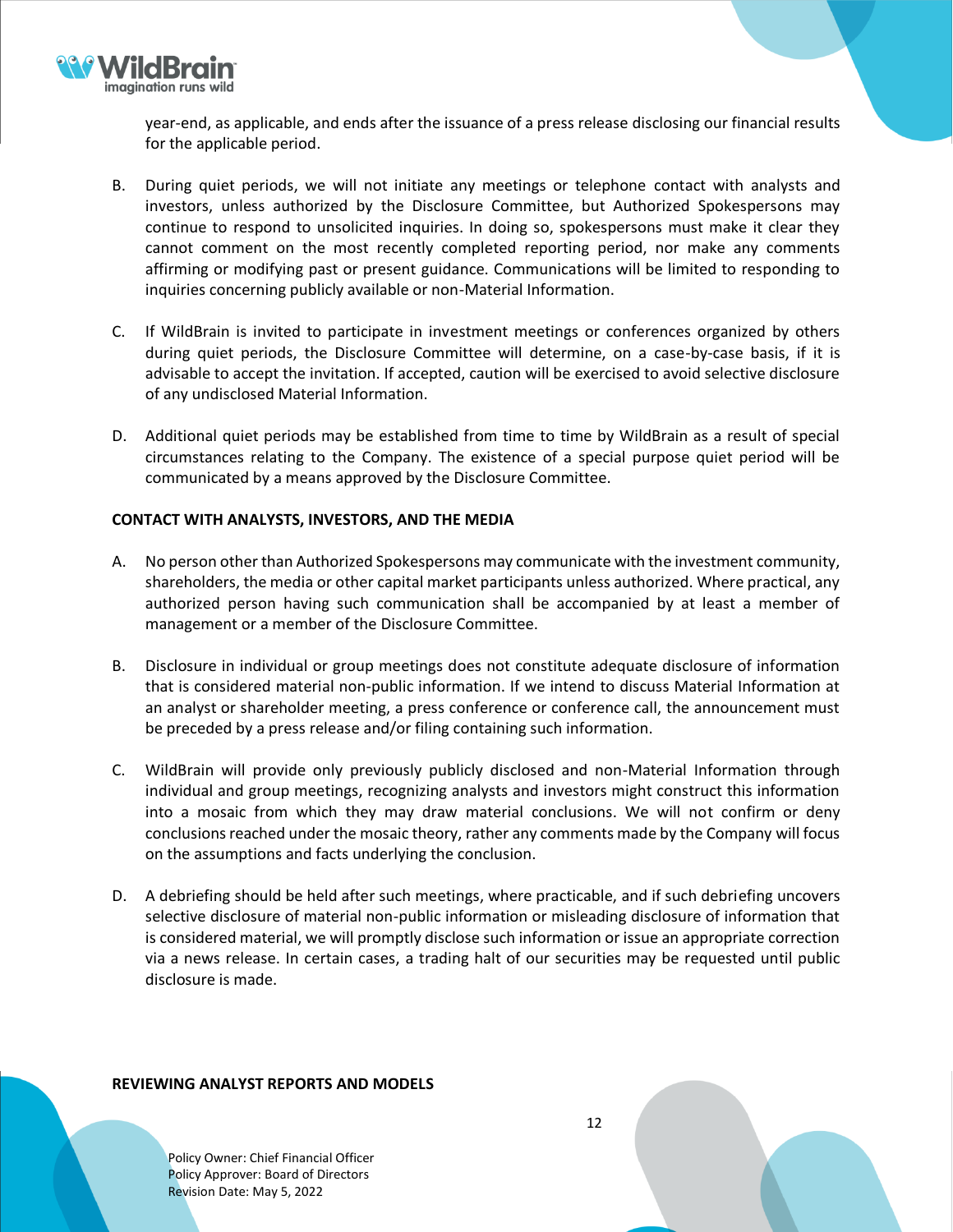

- A. Upon request, WildBrain may review analysts' draft research reports and financial models limited to identifying publicly disclosed factual information that may affect the analyst's model, or to pointing out inaccuracies or omissions with reference made to publicly available information about the Company. It is our policy, when an analyst inquires with respect to his/her estimates, to question an analyst's assumptions if the estimate is a significant outlier among the range of estimates and/or our published guidance, if any. We will limit our comments in responding to such inquiries to non-Material Information.
- B. We will not confirm, provide guidance, or attempt to influence, an analyst's opinion or conclusions and will remain neutral when discussing an analyst's report, earnings model or earnings estimates.

### **DISTRIBUTING ANALYST REPORTS**

A. Analyst reports are proprietary products of the analyst's firm. Re-circulating a report by an analyst may be viewed as an endorsement by the Company of the report. For these reasons, we will not provide analyst reports through any means to persons outside of the Company or to you, and will not post such information on our website.

#### **ELECTRONIC COMMUNICATIONS**

- A. This Policy also applies to electronic communications. Accordingly, persons responsible for written and oral public disclosures are also responsible for electronic communications.
- B. Individuals designated by the Disclosure Committee are responsible for updating the investor relations section of our website, and are responsible, along with the General Counsel, for monitoring such disclosure is accurate, complete and in compliance with relevant securities laws.
- C. Investor relations material will be contained within a separate section of our website and will include a notice that advises the reader that the information was believed to be accurate at the time of posting, but that the Company specifically disclaims any duty to update the information. All information posted, including text and audiovisual material, will show the date the material was issued.
- D. You should remain mindful of the fact that communications over the Internet, such as via email, may not always be secure, and should be careful when transmitting confidential information via unencrypted communications, which should be avoided to the extent possible.

#### **SOCIAL MEDIA**

A. WildBrain acknowledges the importance of social media as a communications tool for sharing information, opinions, knowledge and interests that align with our business and strategic goals. Examples of social media include blogs, podcasts, wikis, message boards, social networking sites and content sharing websites. All communications through social media must be in compliance with this Policy.

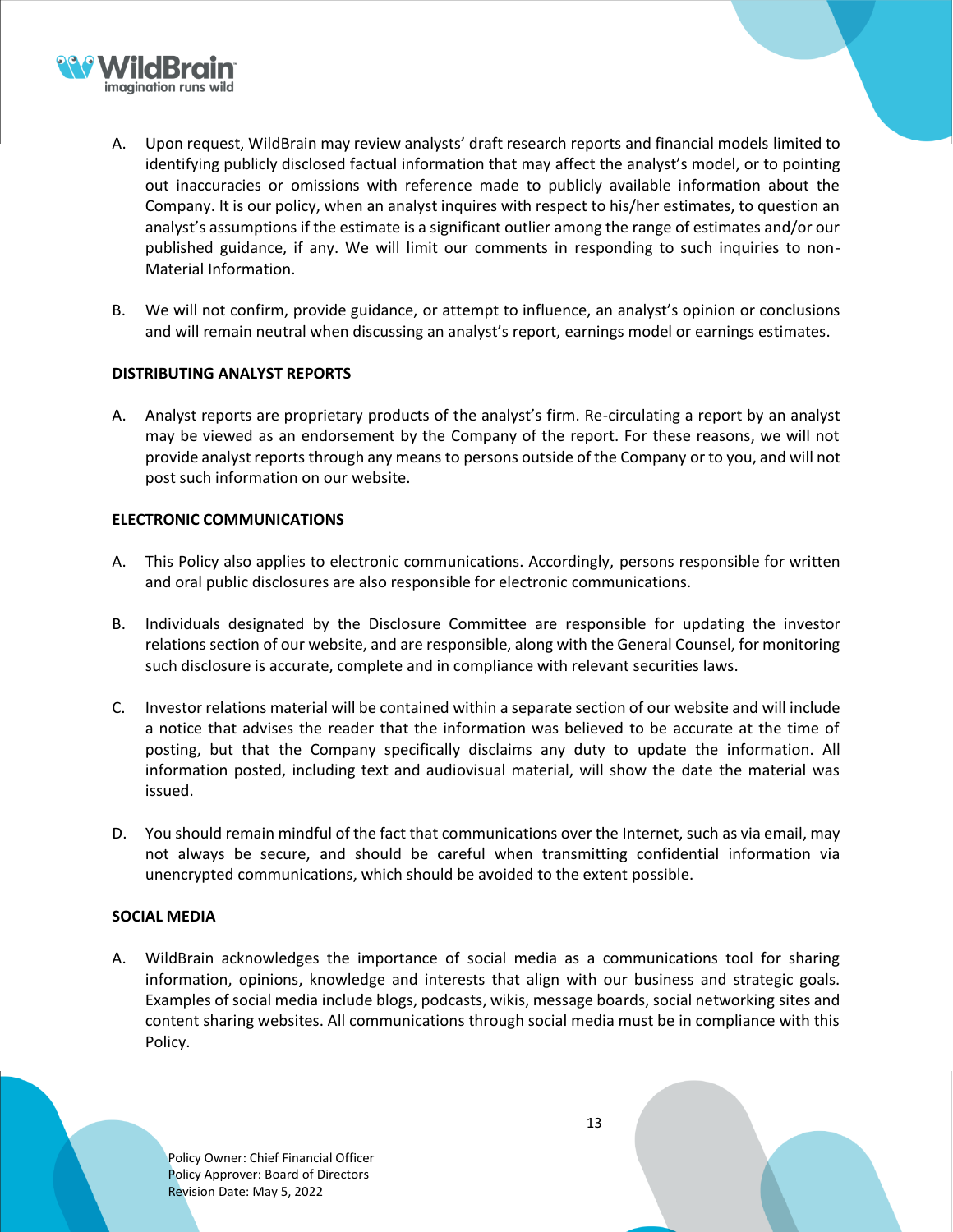

- B. Given the Company's ongoing disclosure obligations as a reporting issuer under Canadian securities laws, the broad reach of social media, the permanence of any postings and the almost limitless potential to further distribute such postings, there are serious risks to the Company if social media is not used responsibly. These risks are evolving but include damage to the Company's reputation, potential breaches of the law, damages for negligence, harassment or libel, and other potential claims against the Company and/or directors, officers, employees or contractors.
- C. Prior to engaging in discussions about WildBrain, you should ensure that the information being relayed has been generally disclosed to the public and that you have the authority to engage in the discussion relating to the Company.
- D. Accordingly, it is the Company's policy not to discuss, publish or disseminate Material Information the Company (including information about the Company's overall business performance, earnings and corporate transactions) on the Internet in or through any social media forum, other than through the posting and sharing of information that has been approved by the Disclosure Committee. All directors, officers, employees or contractors (other than authorized persons) are prohibited from participating in Internet or social media discussions on matters pertaining to WildBrain's activities or its securities (such as through your personal Facebook or Twitter accounts, websites, blogs, message boards or other online forums) to ensure that material non-public information is not inadvertently disclosed.

This includes the use of any alias or other anonymous means on social media. Seemingly immaterial information, including comments or reactions to information that is disseminated by the Company through its official channels can constitute selective or imbalanced disclosure and should therefore be avoided.

E. Only specific persons authorized by the Company within the scope of their usual responsibilities may post to the Company's official social media channels. There is no requirement for such persons to identify themselves by name on such channels.

# **DISCLOSURE RECORD**

A. Individuals designated by the Disclosure Committee will maintain copies of the Company's continuous disclosure documents including press releases, documents filed with securities regulators, transcripts or recordings of investor conference calls or webcasts and investor presentations for the past three years. Copies of widely distributed information sent to analysts and investors and copies of analyst reports on the Company will also be kept for the last three years.

# **COMPLIANCE**

A. This Policy will be provided to all directors, officers, employees and contractors and it is a condition of their appointment, employment or contract that they at all times abide by the standards, requirements and procedures set out in this Policy unless authorized to proceed otherwise by prior written notice on behalf of the Disclosure Committee or the Board. This Policy will be posted on WildBrain's website. Those in breach of this Policy may face disciplinary action up to and including termination of employment or contract without notice.

Policy Owner: Chief Financial Officer Policy Approver: Board of Directors Revision Date: May 5, 2022